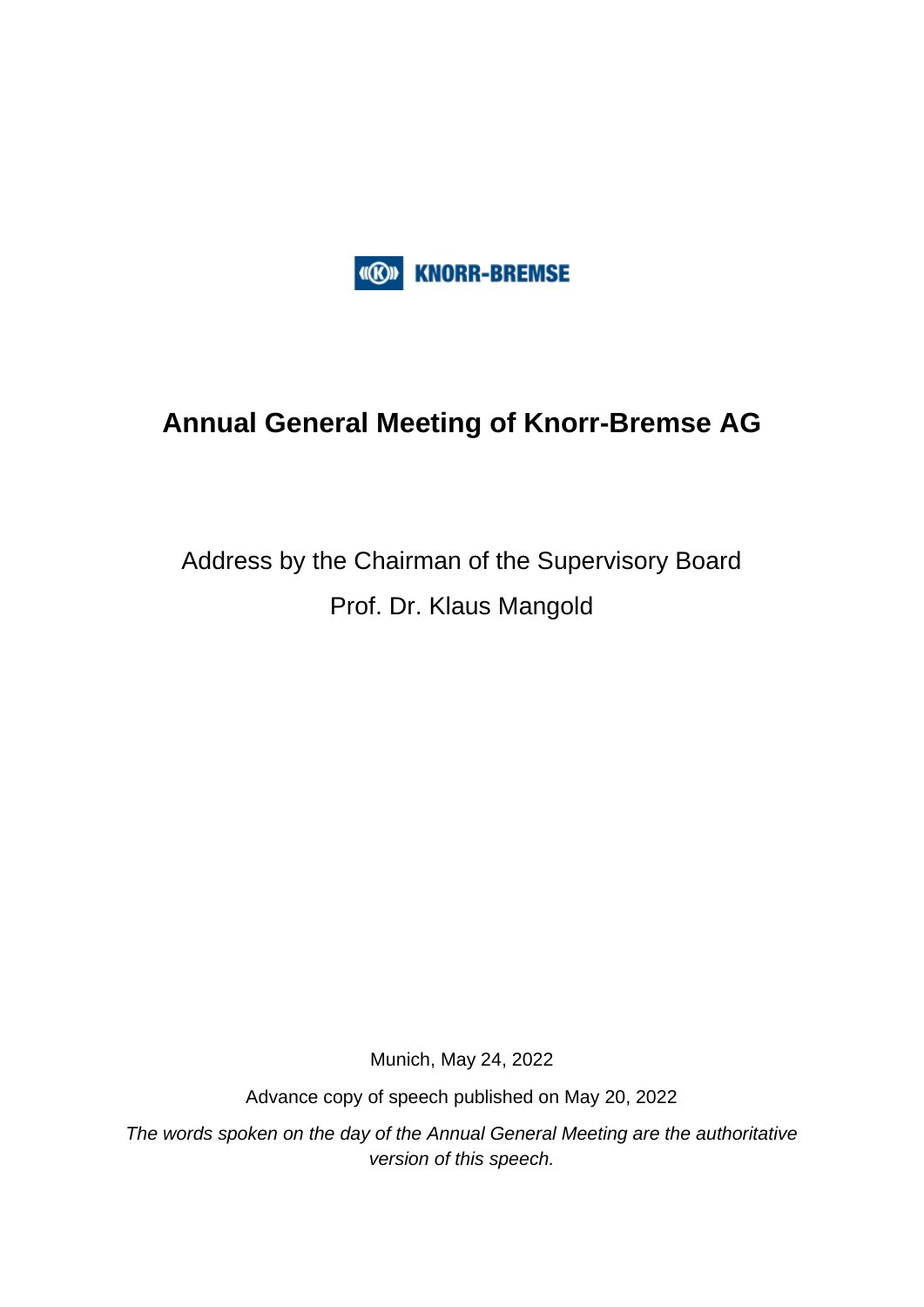#### *Formal commencement and welcome:*

Ladies and gentlemen, our dear shareholders,

I am delighted that you have found your way to our meeting this year, which is again taking place virtually through our AGM portal. This shows how important Knorr-Bremse is to you.

As the Chairman of the Supervisory Board, it is my pleasure to open this year's regular Annual General Meeting for Knorr-Bremse AG.

Before we start the official part of our meeting, please allow me to share a few, personal words with you.

On February 23 of last year, Heinz Hermann Thiele passed away. This news shocked all of us. Following this tragic and equally unexpected loss, I changed my original plan of retiring from my post with effect from the 2021 Annual General Meeting. Instead, I fulfilled an explicit request from the Supervisory Board and Thiele family and nominated myself for election as Supervisory Board Chairman again last year, with an aim of ensuring continuity at the head of the Knorr-Bremse AG Supervisory Board during a difficult period. I saw it as my obligation to serve the Company in this position for an additional year. I said back then that I would only hold the position for as long as the Company needed to find a satisfying successor as Supervisory Board Chairperson, and for no more than two years.

The additional year for me has now passed. At the end of today's Annual General Meeting, I will be stepping down from this position of heavy responsibility, which I have appreciated greatly.

Heinz Hermann Thiele was one of the most outstanding entrepreneurs in Germany. His determination and assertiveness were legendary, as were his uncompromising desire for success and unparalleled dedication to his entrepreneurial endeavors. Thanks to his unmistakable instinct for opportunities and his willpower, he took an SME and made it into a globally successful high-tech corporation.

For me, it was always a pleasure and honor to work with him personally throughout the years. Not only during my time as Supervisory Board Chairman at Knorr-Bremse AG, but also many years before when there were talks between my then-employer Daimler and Mr. Thiele. Or when we both worked together in the German Eastern Business Association.

All of us at this Company owe him an incredible amount. In this spirit, we will continue the successful growth story of Knorr-Bremse. It is an entrepreneurial obligation that Mr. Thiele has left us with.

The Executive and Supervisory Boards of Knorr-Bremse AG have achieved a great deal in recent years. We have succeeded in permanently expanding our most important competitive positions in many markets around the world, especially in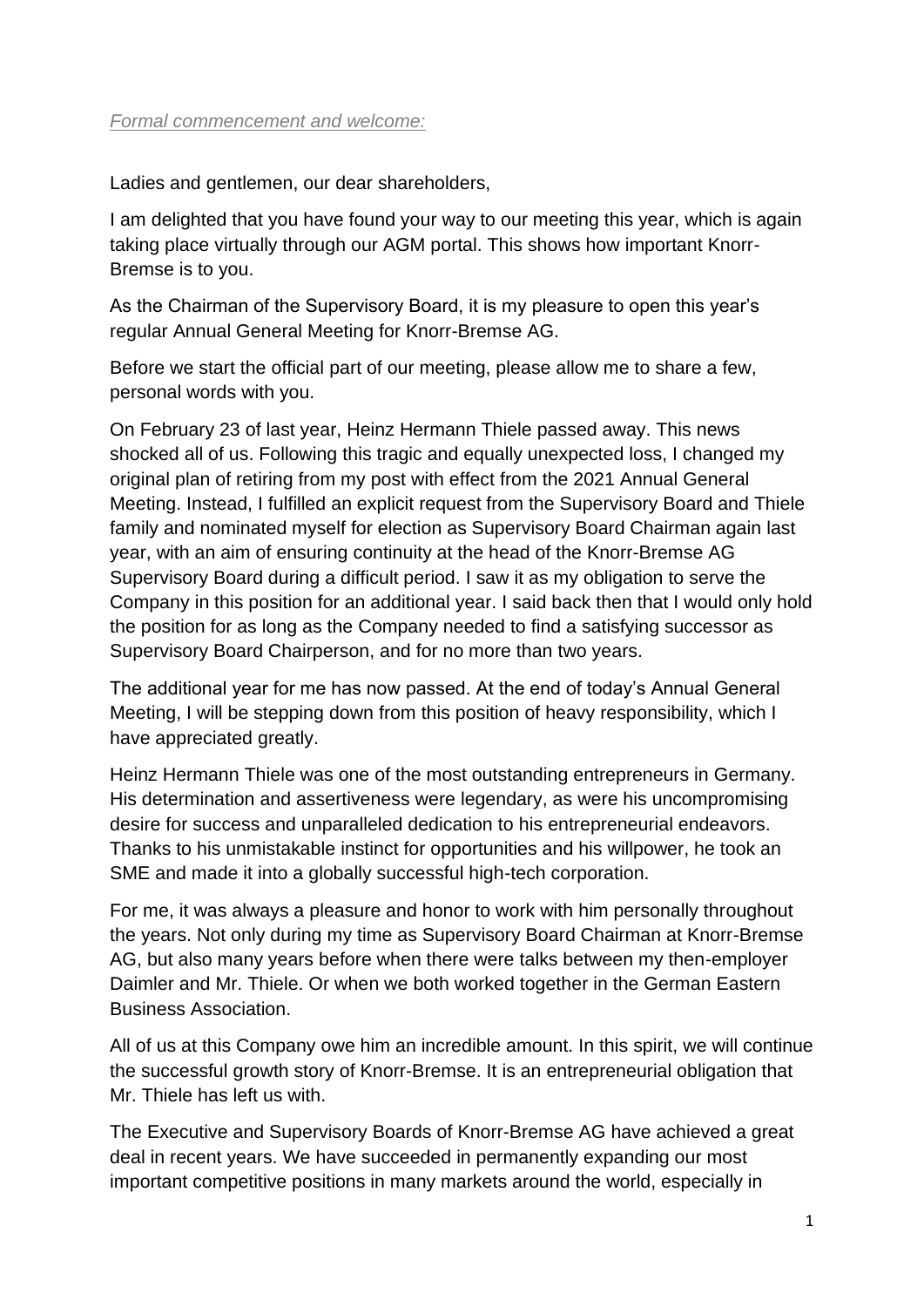Europe and China. Furthermore, we steered the Company through the COVID-19 crisis very successfully.

Accordingly, I can pass the baton on to my successor today in very good conscience. As you all know, this is the final Annual General Meeting that I will be presiding over as Supervisory Board Chairman. After almost four years in the role, I will be stepping down from this position today as planned and leaving the Supervisory Board. This was not an easy decision to make.

I would like to take this opportunity to thank my colleagues on the Supervisory Board, the members of the Executive Board, the managers, and all employees of the Knorr-Bremse Group. They have guided and are continuing to guide the Company securely and successfully through the COVID-19 crisis. I am also especially grateful to them in light of the geopolitical and economic consequences of Russia's invasion of Ukraine. The violation of international law that this invasion constitutes is unacceptable. The Supervisory Board has examined the consequences of the conflict for Knorr-Bremse on multiple occasions. We unequivocally condemn Russia's attack on a sovereign state, which also represents an attack on peace in Europe and the world.

Now to return to today's agenda: The Supervisory Board is nominating Dr. Reinhard Ploss for election as my successor at this Annual General Meeting. It intends to elect Dr. Ploss as the Chairman of the Supervisory Board at its inaugural meeting directly after today's Annual General Meeting.

We should consider ourselves highly fortunate that we were able to acquire Dr. Ploss for this position.

In my firm opinion, he is an excellent match for the heavy responsibility of being the Chairman of the Knorr-Bremse AG Supervisory Board and an ideal complement to the Supervisory Board's existing expertise.

In finding this significant personality, the Supervisory Board has also done its part in laying the foundations for a successful future for the Knorr-Bremse Group.

Ladies and gentlemen, our dear shareholders,

It is now my privilege to extend to you, our shareholders and shareholder proxies, a warm welcome on behalf of the Supervisory and Executive Boards.

In particular, I would like to welcome Mrs. Nadia Thiele and Mr. Robin Brühmüller who are following this virtual Annual General Meeting on site here, as they have done previously. Moreover, I wish to welcome Dr. Reinhard Ploss, who will personally introduce himself as a candidate for the Chairman position on the Supervisory Board in a short moment.

Dr. Ploss possesses exceptional technical knowledge thanks to his many years of experience in development and production, including in the automotive industry, and also holds expertise in managing listed companies and in issues related to corporate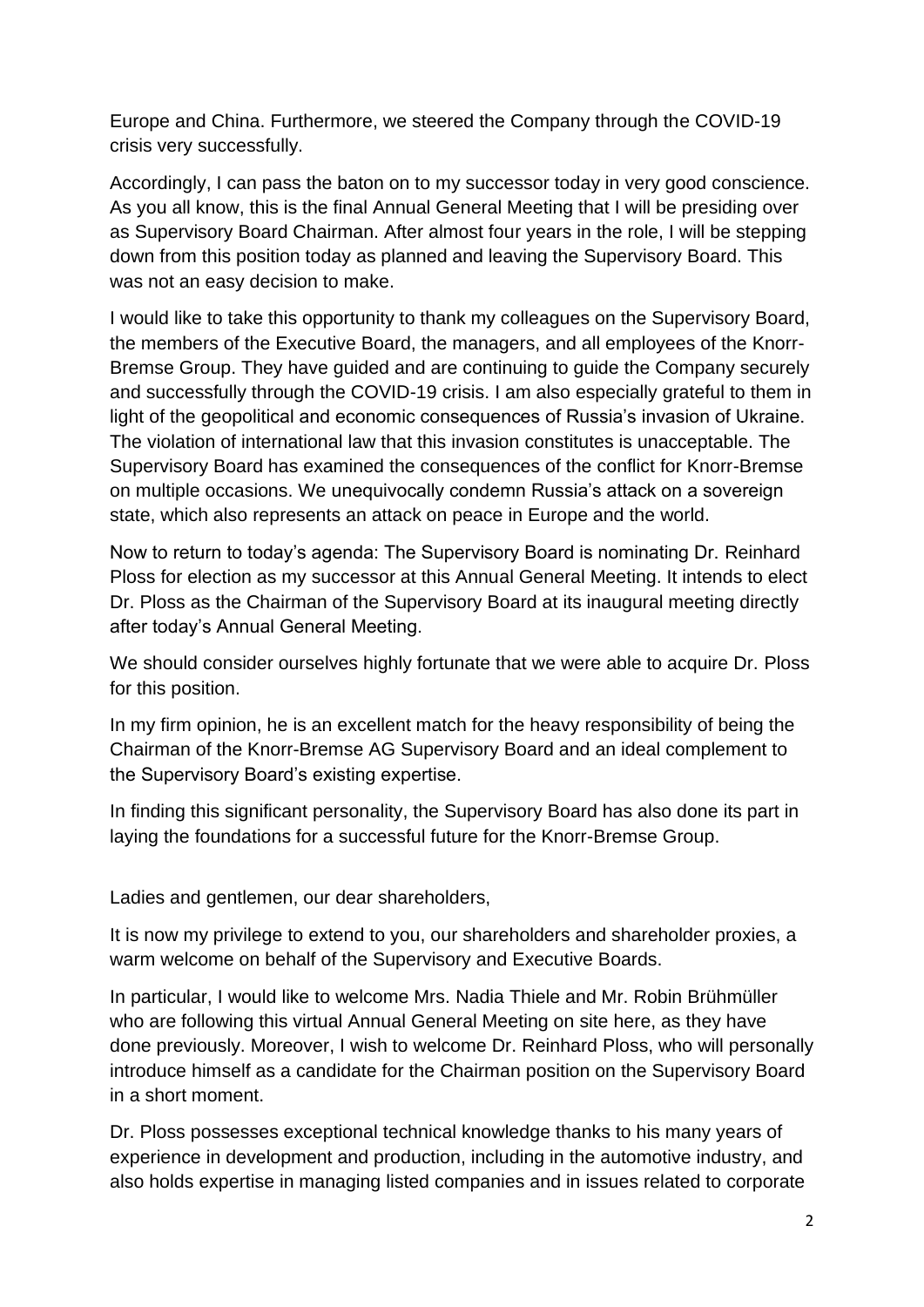governance, compliance, and leadership. As you know, he was Chief Executive Officer of Infineon Technologies AG until recently. He has deep knowledge of doing business at a high-tech, industrial company. With his major commercial success over the decades, he has demonstrated how to lead and motivate an organization to deliver outstanding performance, helping it to achieve excellent positions in all significant markets globally.

Dr. Ploss, I would like to ask you now to introduce yourself to our shareholders.

*[Personal introduction by Dr. Ploss]*

Thank you, Dr. Ploss.

I would also like to introduce you to Dr. Sigrid Nikutta, another designated new member for our Supervisory Board.

Dr. Nikutta has sat on the Management Board of Deutsche Bahn AG since January 2020, where she is responsible for freight. She also heads DB Cargo AG as Chief Executive Officer. Before joining Deutsche Bahn, Dr. Nikutta was the CEO of Berliner Verkehrsbetriebe for an entire decade, where she led the company into profitability for the first time in its history.

We are delighted to have Dr. Nikutta, a proven rail-industry insider, choose to join the Supervisory Board of Knorr-Bremse AG. Her extensive and long-standing expertise in the international rail and logistics industries is a valuable enrichment for Knorr-Bremse, given our status as a global high-tech company.

Dr. Nikutta will succeed Dr. Thomas Enders, who is stepping down to take on other, new entrepreneurial challenges. The Supervisory Board is grateful to Dr. Enders for his great commitment, especially on the Company's Strategy Committee. Dr. Enders contributed to the success of Knorr-Bremse in the last two years with his experience in global business and many suggestions based on it.

I would also like to welcome Mr. Bernd Spies.

Mr. Spies has been responsible for the Commercial Vehicle Systems division since March 12 of this year and is a successful manager with impressive international experience who comes from within the ranks of Knorr-Bremse AG. I am happy that we are able to welcome you as a new Executive Board member, Mr. Spies.

I would ask you now to introduce yourself briefly to our shareholders.

*[Short personal introduction by Mr. Spies]*

I would further like to welcome our notary, Mr. Sebastian Herrler, from Munich, who will be taking the minutes of this meeting and will therefore be following on from here on the podium.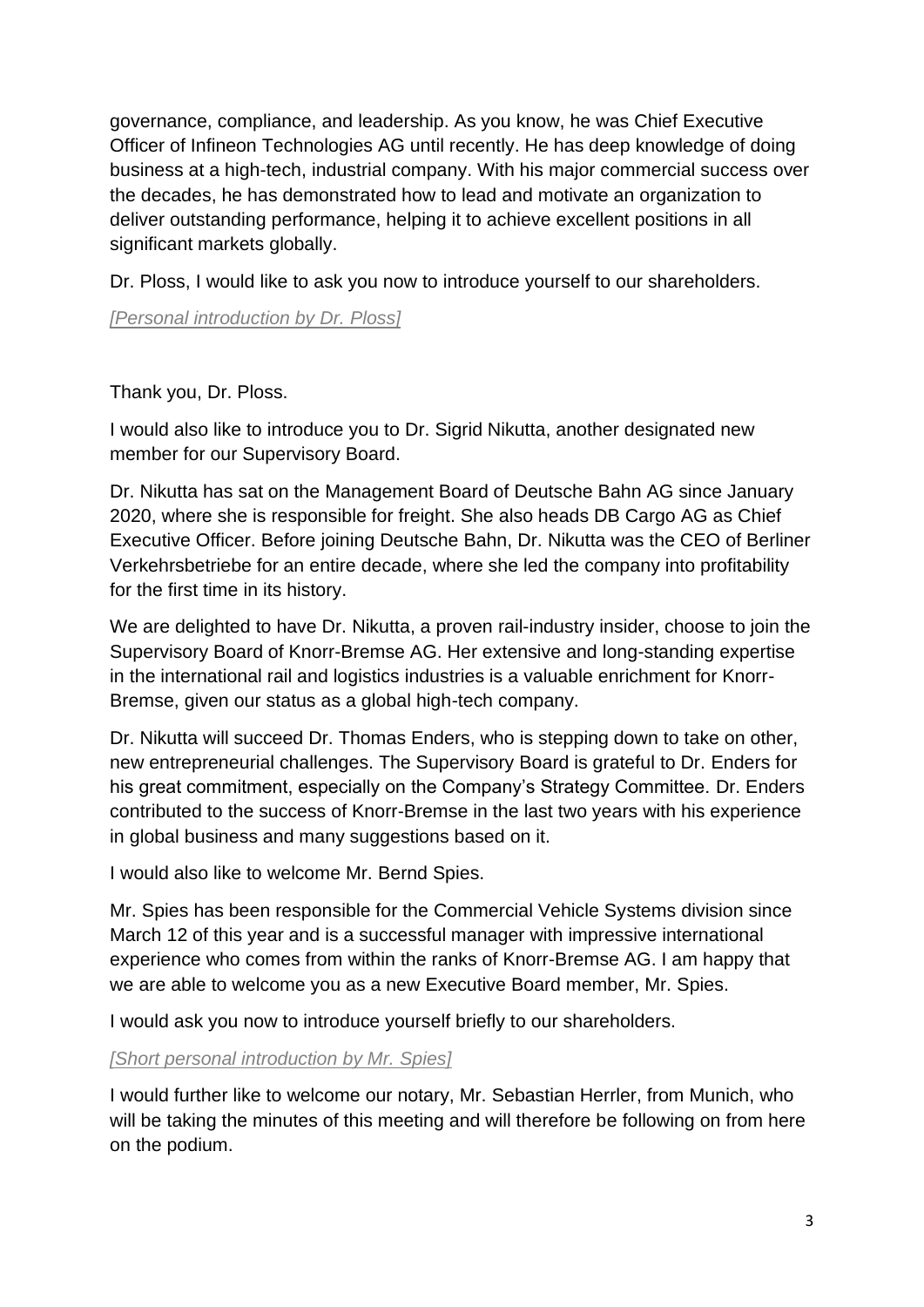#### *Details about the virtual AGM*

Ladies and gentlemen, this year our Annual General Meeting is again taking place in extraordinary circumstances. We are holding this Annual General Meeting virtually without our shareholders or their personal proxies being physically present due to the ongoing COVID-19 pandemic.

Although the situation has luckily relaxed somewhat at the moment, the Executive and Supervisory Boards decided in favor of this format because of the uncertainty associated with the pandemic's development. We made this decision a while ago now, and at that time it seemed to us that it was our only choice for organizational reasons. The virtual format was the only option for planning an Annual General Meeting with certainty and without the danger of having to reschedule at late notice or of unreasonable risks being placed on shareholders and everyone contributing to the Annual General Meeting. For future Annual General Meetings, we are hoping for a balanced mix between in-person and virtual participation.

Our registered shareholders and their proxies can follow the full Annual General Meeting live with video and audio using our online AGM portal. If you are currently following the public broadcast of our Annual General Meeting, please be aware that you need to log on through the AGM portal in order to fully attend the Annual General Meeting. The public broadcast will end once the address from the Executive Board has been delivered.

You can find the AGM portal by clicking on the Annual General Meeting 2022 heading in the Investor Relations section of our website. Your voting card will contain the personal log-on details needed for the AGM portal.

As per the notice for this Annual General Meeting, you can only exercise your voting rights through absentee voting or by authorizing a Company-nominated proxy who is bound to your instructions.

You are still able to cast an electronic absentee vote through the AGM portal or authorize and issue instructions to Company-nominated proxies up until the time that votes start being counted. Apart from the AGM portal, there are no longer any other ways to cast a vote at this point in time.

I will inform you with good notice about the time when we will close voting on the AGM portal.

Ladies and gentlemen,

On our premises here we not only have the possibility of holding our Annual General Meeting, but also of following the live broadcast of it. The notary in attendance here has had the technology explained to him in detail and gathered himself a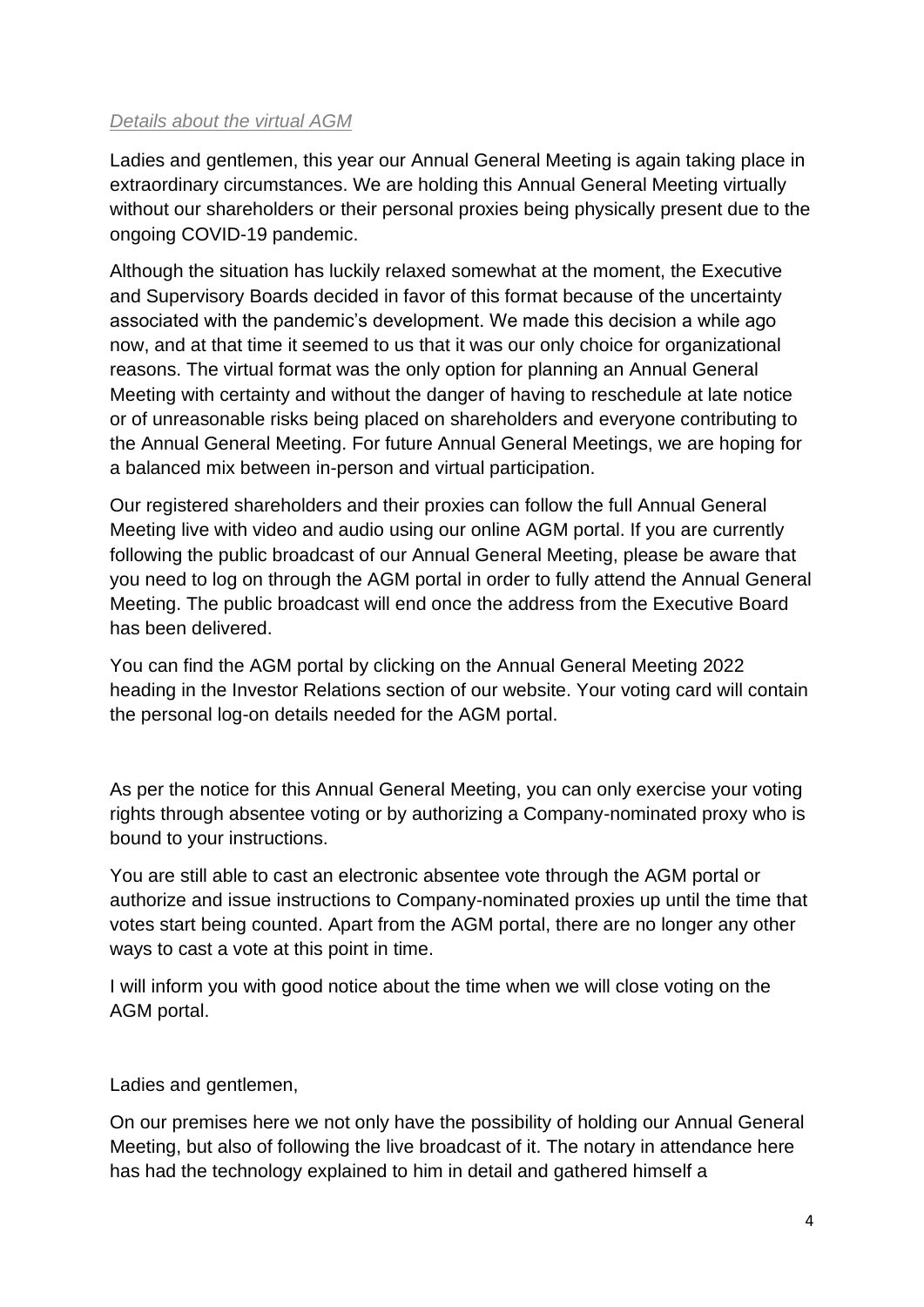comprehensive understanding of the Annual General Meeting's broadcast, the AGM portal's functionality, and the technical precautions.

If there are technical issues, please check your Internet connection and that the browser you are using is updated. If the broadcast from here in Munich runs contrary to our expectations and is disrupted, please be patient. We will fix the issue in that case as soon as we can. If there is a technical disruption, we will provide you with more information on the AGM portal or in the Annual General Meeting section of our website.

I would like to point out that it is prohibited to record this event. We ask for your understanding regarding this.

That brings me to a few more formal matters:

All Executive Board members are physically present at today's Annual General Meeting, that is, Mr. Weber (CFO), Dr. Mayfeld, Mr. Spies, and Dr. Wilder.

From the Supervisory Board, my deputy Mr. Birkeneder and I are in attendance along with Audit Committee Chairwoman Ms. Dahnke, who will be reporting to us separately very soon. Most of the other members of the Supervisory Board are following the Annual General Meeting on site here in Munich.

The two Company-nominated shareholder proxies, Dr. Moritz Schuler and Andreas Spitzauer, are also present on site and I would like to extend a welcome to them, too. As explained in the Annual General Meeting notice, these proxies will exercise voting rights based solely on the authorization and instructions that they have been given.

Notice of this Annual General Meeting was published in the Federal Gazette on April 11, 2022.

Ladies and gentlemen,

The list of attendees is currently being compiled. I will let you know as soon as I have it and will then pass the list on to the notary, Mr. Herrler. A summary of the votes cast by the shareholder proxies will be available to view on the AGM portal for the duration of the Annual General Meeting. In addition to the in-person votes cast, we will also communicate the number of absentee votes cast.

Ladies and gentlemen,

I will move on now to a few explanations about how today's virtual Annual General Meeting will proceed:

Once the address on behalf of the Executive Board concludes, we will answer the questions that you have submitted.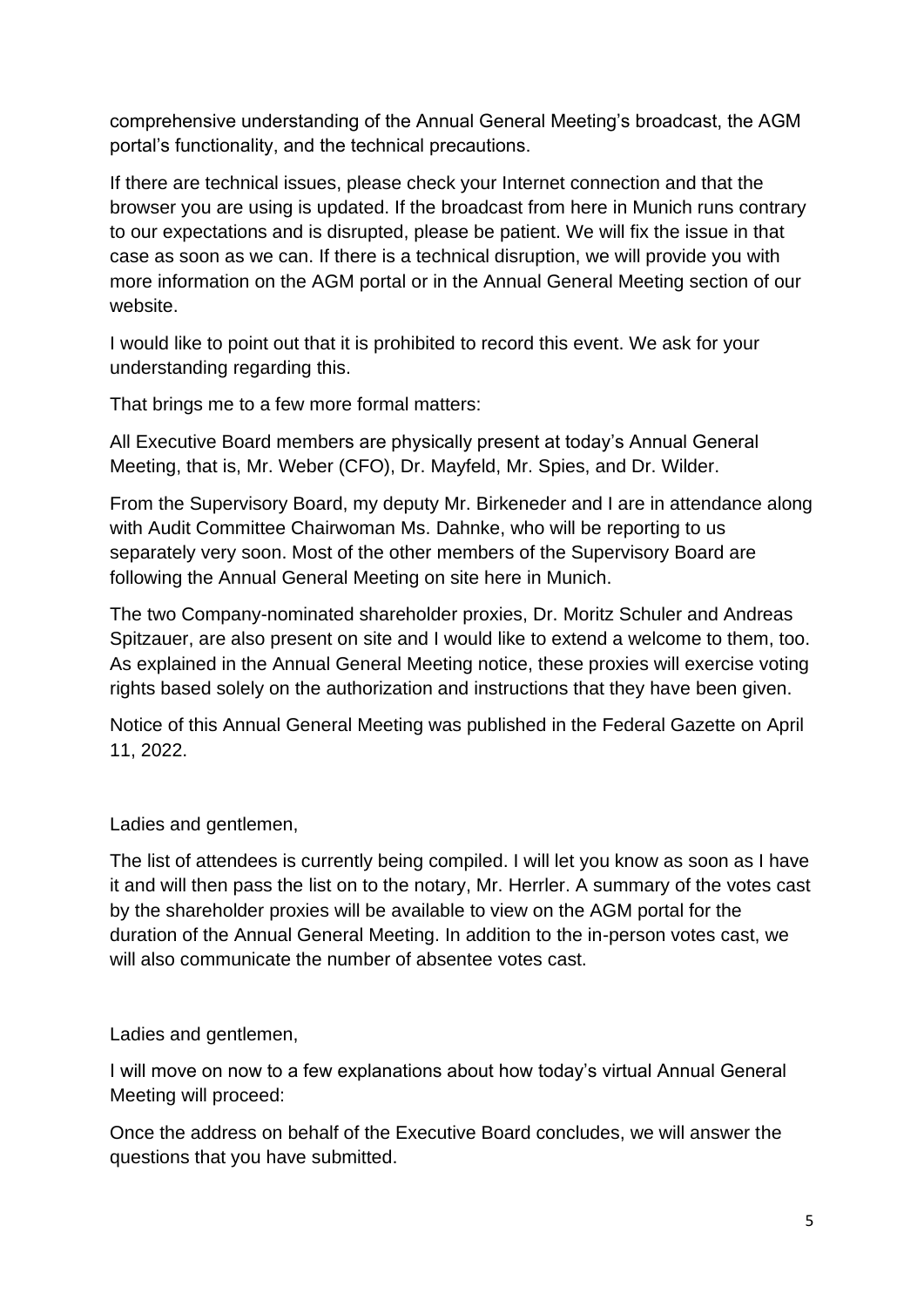After these questions have been answered, I will explain the voting process. You will then have some time to issue, modify, or revoke electronic absentee votes or authorizations and instructions to Company-nominated proxies using the AGM portal. You can also do this right now on the AGM portal.

When that is finished, the shareholder proxies nominated by the Company will cast their votes. The absentee votes will be added to the votes that are cast.

When the results of the voting have been tabulated, I will finalize them and announce them.

Objections to resolutions passed at the Annual General Meeting will be able to be raised on the AGM portal until the end of the meeting so that the notary can put them on record.

The notary has satisfied himself of the system's proper functioning and reliability.

That is it for today's procedure. Thank you for your attention.

We will now move onto the day's agenda and I will call out all items on it.

The agenda has nine items. You can see the resolution proposals for each one in the Annual General Meeting notice. With the full wording of the agenda having been published in the Federal Gazette and made available to download on the Company's website, I presume that the agenda is known.

The Company has not received any countermotions in relation to the resolution proposals of the Executive and Supervisory Boards.

Agenda item 1 concerns the drafts of the adopted annual financial statements and approved consolidated financial statements, of the combined management report for Knorr-Bremse AG and the Group for the 2021 fiscal year, and of the Supervisory Board's report.

The Supervisory Board has examined and approved the annual and consolidated financial statements in accordance with section 171 German Stock Corporation Act (§ 171 AktG). The Knorr-Bremse AG annual financial statements for the 2021 fiscal year have therefore been adopted. This means that a resolution does not need to be passed for item 1 of the agenda.

The proposed appropriation of  $\epsilon$ 1.85 of profit per share, which has been approved by the Supervisory Board, represents a roughly 22 percent increase on the previous year's distribution of €1.52 to shareholders. It is also the highest dividend since the Knorr-Bremse IPO. The proposed appropriation of profit corresponds to a payout ratio of 46 percent and falls within the range of 40 to 50 percent that was communicated at the time of our IPO. This means that we are maintaining our continuous dividend policy reliably even in the era of the COVID-19 pandemic and a challenging macroeconomic environment. We are simultaneously taking account of the net income attained in the past fiscal year in an appropriate way.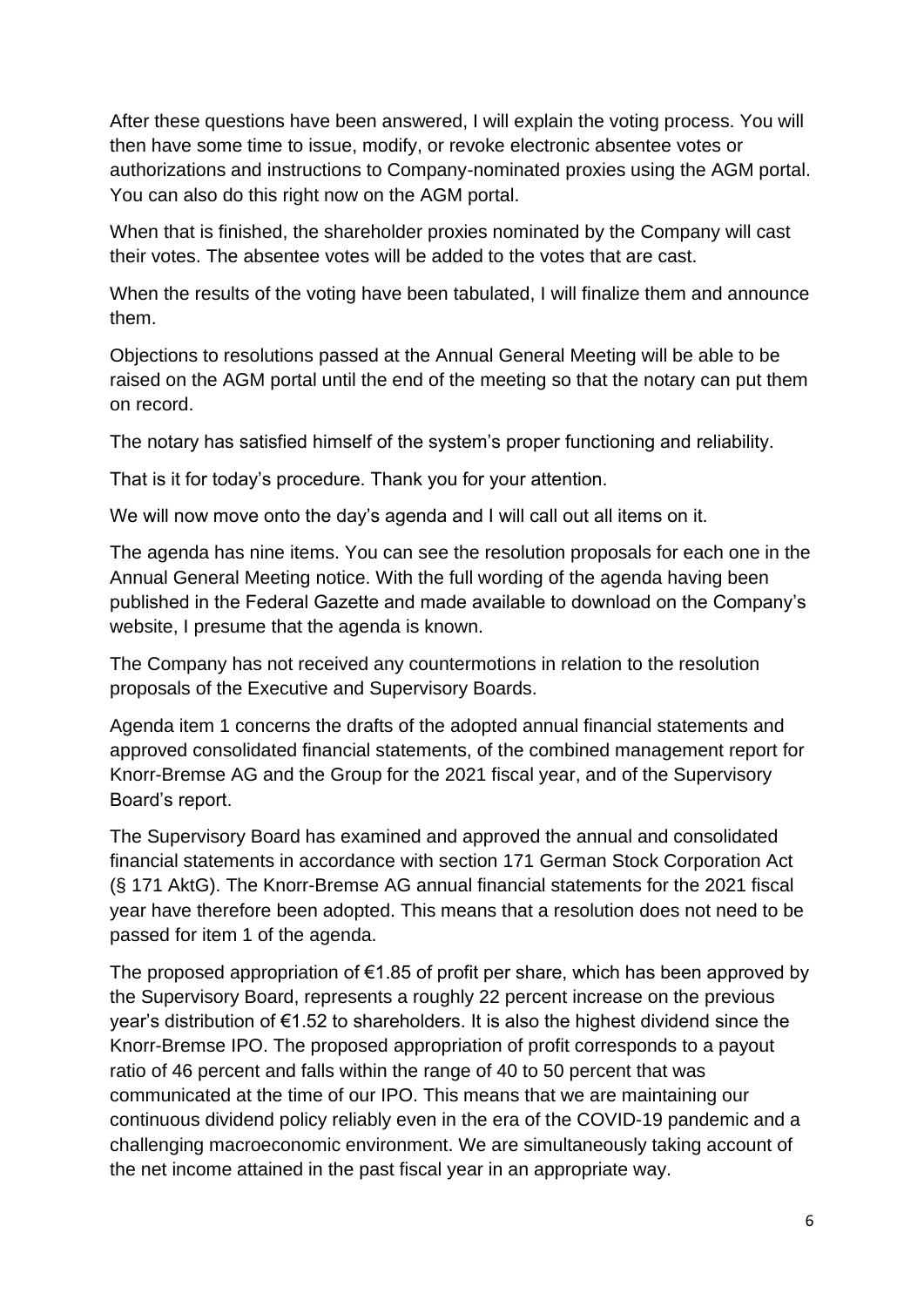## *Report on the Supervisory Board's work*

Before I hand over to Ms. Dahnke and then the Executive Board, I would like to report to you on the work done by the Supervisory Board over the last and current fiscal years.

The Supervisory Board of Knorr-Bremse AG intensively discussed transactions of significance to the Company and the Company's ongoing development with the Executive Board during the previous fiscal year. The Supervisory Board was included in all decisions of fundamental importance for the Company in a timely manner. The Executive Board also informed the Supervisory Board about urgent matters between the regular meetings.

Additionally, the Supervisory Board advised the Executive Board on the management of the Company and on the preparation and implementation of acquisitions. These assessments also focused on the integration of recently acquired business operations. The Supervisory Board monitored the Executive Board's management of the business at the same time and used regular reports on business development, planning, and risk position as a basis for this. In this context, the Supervisory Board examined the supply constraints for chips and raw materials and the associated increases in procurement and logistics costs, some of them significant, on multiple occasions. Together with the Executive Board, it discussed far-ranging measures that have the purpose, firstly, of safeguarding our supply chains and, secondly, of safeguarding profitability with consistent measures for offsetting additional expenditure.

You will find the full Supervisory Board report for the 2021 fiscal year on pages 12 to 23 in the annual report. Right now, I wish to concentrate on a few significant points and also outline my position on a few current topics.

The full Supervisory Board met seven times in total during the previous year to consider the current course of business, the ongoing strategic development of the Knorr-Bremse Group, and HR-related topics. In addition to these meetings, there were a total of 28 committee meetings, of which 12 were meetings of the Executive Committee, 7 the Audit Committee, 6 the newly established Strategy Committee, and 3 the Nomination Committee for preparing the election of new shareholder representatives. The Supervisory Board meetings were held in compliance with the applicable social distancing and hygiene regulations and largely as in-person meetings in Munich and, in one case, in Aldersbach, and also by videoconference in individual cases. We saw greater participation in these deliberations than we did in the year before, with the attendance rate for full-board meetings averaging 97.6% and therefore coming in even higher than the already high attendance rate of 96.5% in the previous year. This almost full attendance by the members of the Supervisory Board and its committees demonstrates the high level of commitment to the work done by the Supervisory Board.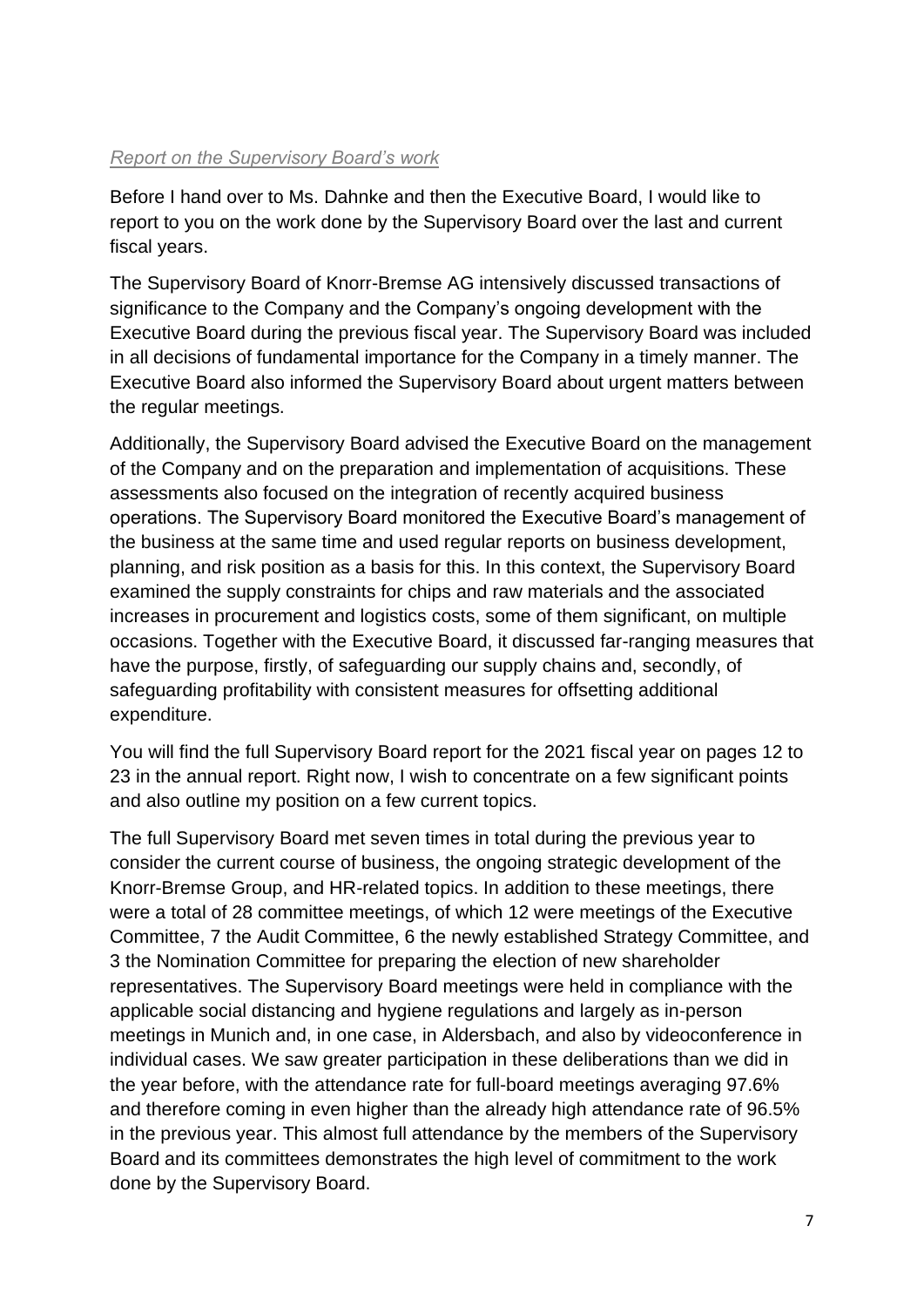At its annual multiple-day strategy meeting in July, the Supervisory Board first discussed the decision made by the Executive Board to refrain from the potential acquisition of automotive supplier Hella. Mr. Weber will address this in more detail when he responds to your shareholder questions.

The Supervisory Board's strategy meeting also focused on the strategic direction of the two divisions, strategic financial planning, and the central innovation projects in Commercial Vehicle Systems and Rail Vehicle Systems. The Supervisory Board furthermore focused on the development of rail and truck business in China and the strategic challenges of that country's autonomy policy, which sees the Chinese market growing increasingly isolated from high-tech companies in the West.

As part of its fulfillment of the recommendations under the German Corporate Governance Code, an external efficiency review was conducted of the Supervisory Board and its working methods. The basis for this review was extensive one-on-one talks with all members of the Supervisory Board and Executive Board and the Head of the Corporate Office. We discussed the results of the review intensively in conjunction with the Executive Board.

The strategic alignment also involves defining and implementing a consistent sustainability strategy for the Company. In keeping with it, the Supervisory Board approved a syndicated loan of €750 million that is tied to a sustainability rating. Moreover, the Supervisory Board discussed topics including the implementation of sustainability standards within supply chains and the assessment of the Company's ESG criteria by external agencies.

In addition, the Supervisory Board deliberated on new provisions for Supervisory Board remuneration which will be presented at today's Annual General Meeting for the shareholders' approval. The cornerstones of the new provisions in Article 18 of the Articles of Association, which you can find published in the invitation to this Annual General Meeting, are remuneration for the new Strategy Committee established in May last year, the introduction of a meeting-attendance payment to act as lump-sum compensation for expenses, and an increase in the earnings of the Supervisory Board and its committees to a level typical by DAX/MDAX standards and commensurate with the KB Supervisory Board's responsibility and meeting frequency.

The meetings of the Executive Committee served in particular to prepare the agenda for Supervisory Board meetings and monitor the implementation of resolutions passed by the Supervisory Board. As the Chairman of the Executive Committee, I regularly reported to the Supervisory Board about the work done by the Executive Committee.

The changes in the Executive Board's membership which were completed in the 2021 fiscal year also represented a significant element of the Executive Committee's meetings. These changes included the departure of Dr. Laier as well as the appointment of Dr. Mayfeld as the Executive Board member for integrity and legal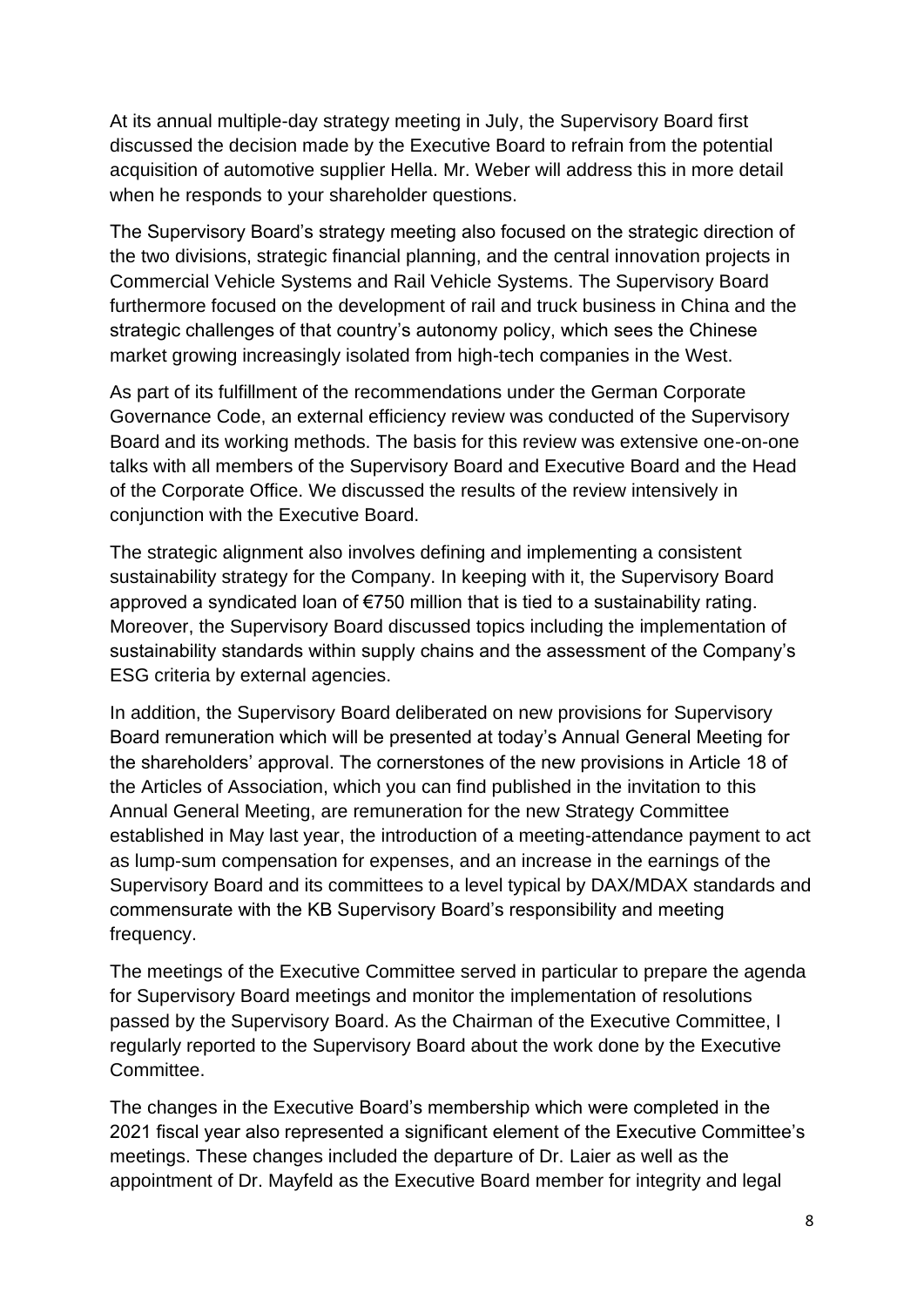affairs. Further topics that were discussed intensively by the Executive Committee as well as the Supervisory Board, together with the Executive Board, included the reevaluation and modification of the Knorr-Bremse Group governance structure that were triggered by Mr. Thiele's death, and the role of Knorr-Bremse AG as a holding company that manages its subsidiaries with appropriate downward penetration. These discussions also involved a detailed examination of the future role of the CEO.

On top of that, the Executive Committee assessed various remuneration issues, specifically ones involving the new provisions for the Executive Board's short-term incentive payment, as presented for approval at last year's Annual General Meeting. It also looked at the appropriateness of the Executive Board's remuneration and lastly at the new provisions for the Supervisory Board's remuneration.

Ladies and gentlemen, I would like to continue my address now by preparing for the election of the new Supervisory Board members:

When today's Annual General Meeting ends, so too will the time that Dr. Enders and I have spent in our positions. Dr. Nikutta and Dr. Ploss will be candidates to replace us as new Supervisory Board members. New elections will be required for both these shareholder representatives on the Supervisory Board. I have already presented Dr. Nikutta to you, while Dr. Ploss introduced himself in person earlier today.

The German Stock Corporation Act requires that at least two women and at least two men are appointed to represent the shareholder side and the employee side respectively. Our resolution proposal incorporates this requirement and would see three women and three men representing the shareholders in the future if the nominated candidates are elected. The employee representatives will continue to consist of two women and four men.

The appointment of Dr. Nikutta and Dr. Ploss is planned to take effect as of the end of today's Annual General Meeting. Both are planned to be elected for the remainder of the other Supervisory Board members' term of office, that is, until the Annual General Meeting in 2026.

I firmly believe that we have been successful in gaining highly suitable and qualified individuals for the Supervisory Board. Together, they will contribute not only to the intensive discussions with the Company and Executive Board in the current challenging environment, but also to the identification and usage of the opportunities ahead of us.

For this reason, the Supervisory Board has resolved unanimously to nominate Dr. Ploss and Dr. Nikutta for election to the Supervisory Board based on the recommendation made by the Nomination Committee. We ask you too to place your trust in them for the Supervisory Board election and their subsequent time on the Board.